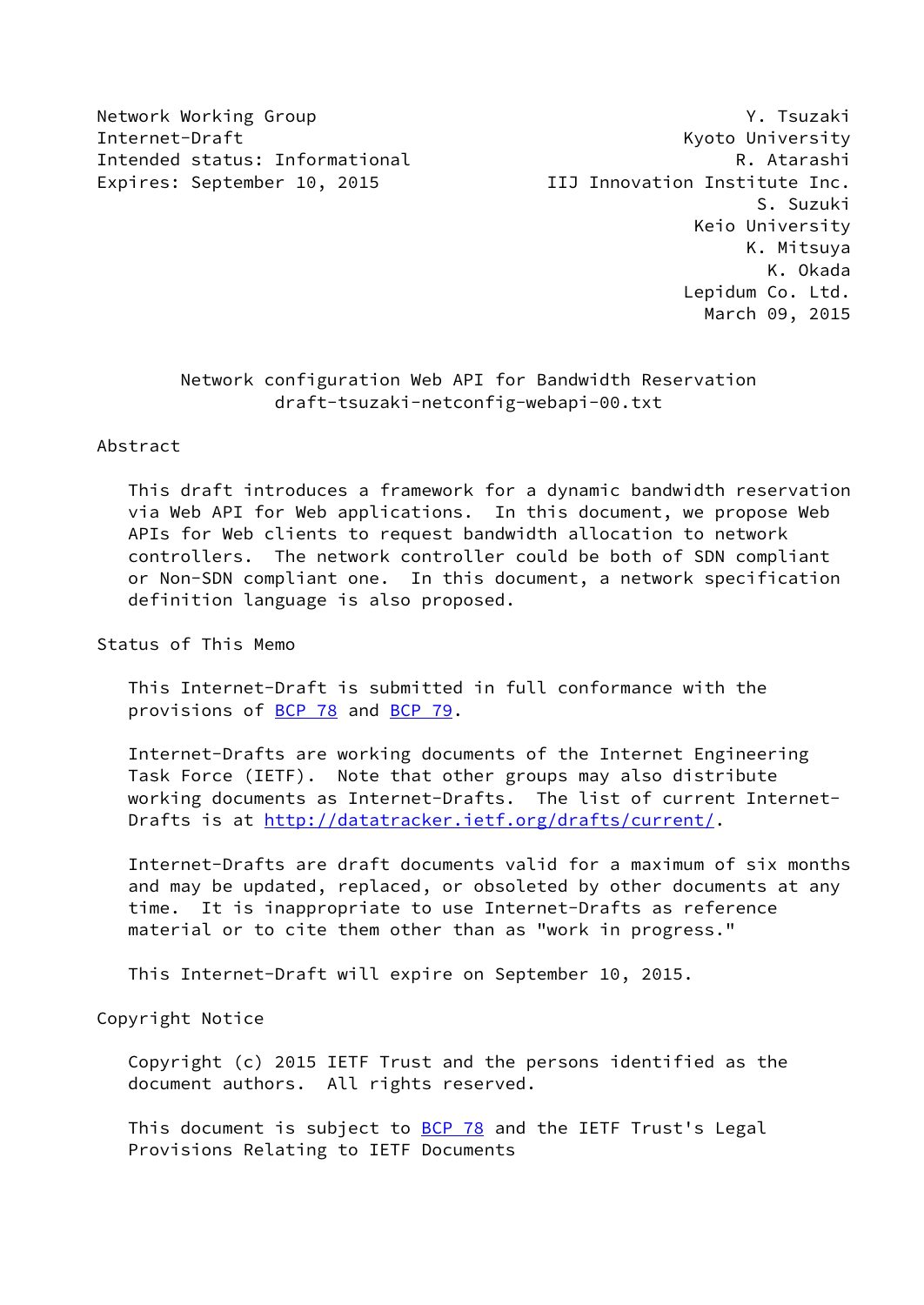<span id="page-1-1"></span> [\(http://trustee.ietf.org/license-info](http://trustee.ietf.org/license-info)) in effect on the date of publication of this document. Please review these documents carefully, as they describe your rights and restrictions with respect to this document. Code Components extracted from this document must include Simplified BSD License text as described in Section 4.e of the Trust Legal Provisions and are provided without warranty as described in the Simplified BSD License.

# Table of Contents

|                                                                                                                                                                                                                                                                                                                                                                                                                                                                | $\overline{2}$  |
|----------------------------------------------------------------------------------------------------------------------------------------------------------------------------------------------------------------------------------------------------------------------------------------------------------------------------------------------------------------------------------------------------------------------------------------------------------------|-----------------|
| 2.                                                                                                                                                                                                                                                                                                                                                                                                                                                             |                 |
| 3.                                                                                                                                                                                                                                                                                                                                                                                                                                                             | $\frac{3}{3}$   |
| $\overline{4}$ .                                                                                                                                                                                                                                                                                                                                                                                                                                               | $\overline{4}$  |
| 4.1.                                                                                                                                                                                                                                                                                                                                                                                                                                                           | $\overline{4}$  |
| 4.2.                                                                                                                                                                                                                                                                                                                                                                                                                                                           | $\overline{5}$  |
| 4.3.                                                                                                                                                                                                                                                                                                                                                                                                                                                           | $\overline{5}$  |
| 4.4.                                                                                                                                                                                                                                                                                                                                                                                                                                                           | $\overline{5}$  |
| 4.5.                                                                                                                                                                                                                                                                                                                                                                                                                                                           | $\underline{6}$ |
|                                                                                                                                                                                                                                                                                                                                                                                                                                                                | $\overline{1}$  |
| $5.1$ . Service definition language                                                                                                                                                                                                                                                                                                                                                                                                                            | $\overline{1}$  |
| 5.2.                                                                                                                                                                                                                                                                                                                                                                                                                                                           | 9               |
| $5.2.1$ . Resource usage report                                                                                                                                                                                                                                                                                                                                                                                                                                | $\overline{9}$  |
| $5.2.2$ . Resource request                                                                                                                                                                                                                                                                                                                                                                                                                                     | 11              |
|                                                                                                                                                                                                                                                                                                                                                                                                                                                                | 16              |
| <u>6</u> .                                                                                                                                                                                                                                                                                                                                                                                                                                                     | 16              |
| $\overline{1}$ .                                                                                                                                                                                                                                                                                                                                                                                                                                               | 16              |
| 8.                                                                                                                                                                                                                                                                                                                                                                                                                                                             | 16              |
| 9.                                                                                                                                                                                                                                                                                                                                                                                                                                                             | 16              |
| Normative References<br>9.1.                                                                                                                                                                                                                                                                                                                                                                                                                                   | 16              |
| 9.2. Informative References 17                                                                                                                                                                                                                                                                                                                                                                                                                                 |                 |
| Authors' Addresses<br>$\mathbf{a}^{(i)} \cdot \mathbf{a}^{(i)} \cdot \mathbf{a}^{(i)} \cdot \mathbf{a}^{(i)} \cdot \mathbf{a}^{(i)} \cdot \mathbf{a}^{(i)} \cdot \mathbf{a}^{(i)} \cdot \mathbf{a}^{(i)} \cdot \mathbf{a}^{(i)} \cdot \mathbf{a}^{(i)} \cdot \mathbf{a}^{(i)} \cdot \mathbf{a}^{(i)} \cdot \mathbf{a}^{(i)} \cdot \mathbf{a}^{(i)} \cdot \mathbf{a}^{(i)} \cdot \mathbf{a}^{(i)} \cdot \mathbf{a}^{(i)} \cdot \mathbf{a}^{(i)} \cdot \mathbf{$ | 17              |

### <span id="page-1-0"></span>[1](#page-1-0). Introduction

 This draft proposes a framework for a dynamic bandwidth reservation via Web API for Web applications. We assume that there are network controllers to control the network devices and gather information about their control domain. Those controllers equip Web APIs so that Web clients can request bandwidth allocated virtual private paths between contents Web servers and the clients. Network administrators describe the service specifications with "service description language", and the bandwidth are allocated to the clients according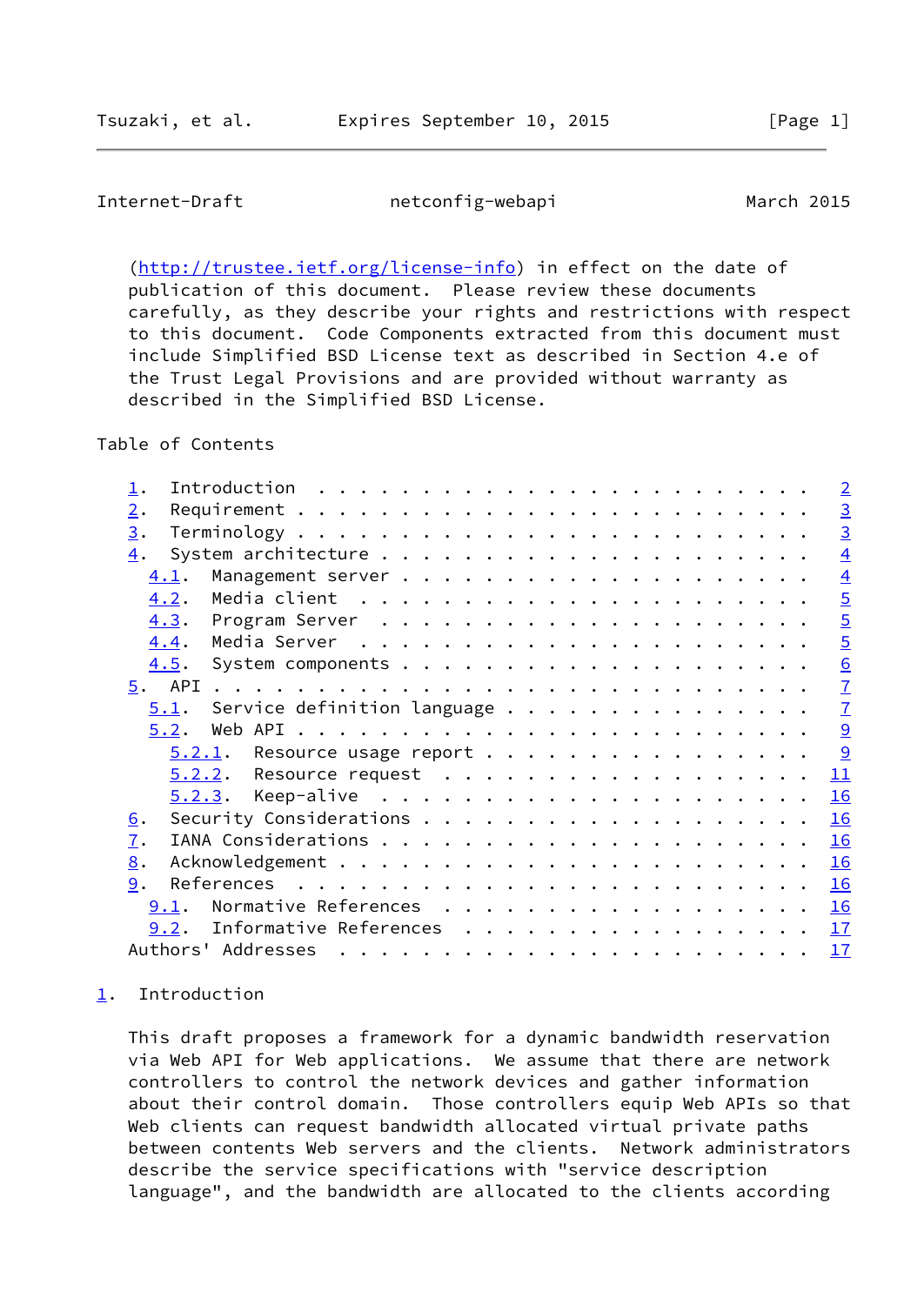to the service specifications. This draft explains the overview of this architecture and how resource reservations are made.

| Tsuzaki, et al. |  | Expires September 10, 2015 |  |  | [Page 2] |  |
|-----------------|--|----------------------------|--|--|----------|--|
|-----------------|--|----------------------------|--|--|----------|--|

<span id="page-2-1"></span>Internet-Draft netconfig-webapi March 2015

### <span id="page-2-0"></span>[2](#page-2-0). Requirement

- o From the Viewpoint of Network Administrators Based on the service specifications configured by the administrators, network management controllers automatically respond to the client requests via Web APIs.
- o From the Viewpoint of Clients By accessing the Web API for the network resource reservations, clients can reserve QoS guaranteed communication bandwidth for Web contents downloads.
- o Use Case The network administrators prepare Web APIs for configuring network paths and bandwidth reservations. When a client need to download large contents from a Web server, the client send the requiring resource information to the network management server via Web APIs. The network management server construct a QoS guaranteed communication path for the client based on the information received from the client.

# <span id="page-2-2"></span>[3](#page-2-2). Terminology

- o Management Server: Servers which control the network devices in a domain. These servers also provide the application interfaces for Media Clients to signal resource requests. Administrators describe the network configurations and policies of networks by SDL/NDL and put them to Management Servers. Management servers are also referred as Network Management Servers.
- o Media server: Kind of a web server, which delivers media contents to Media Clients.
- o Media client: Client application run on a Web Browser, which receives and present media contents to an end user.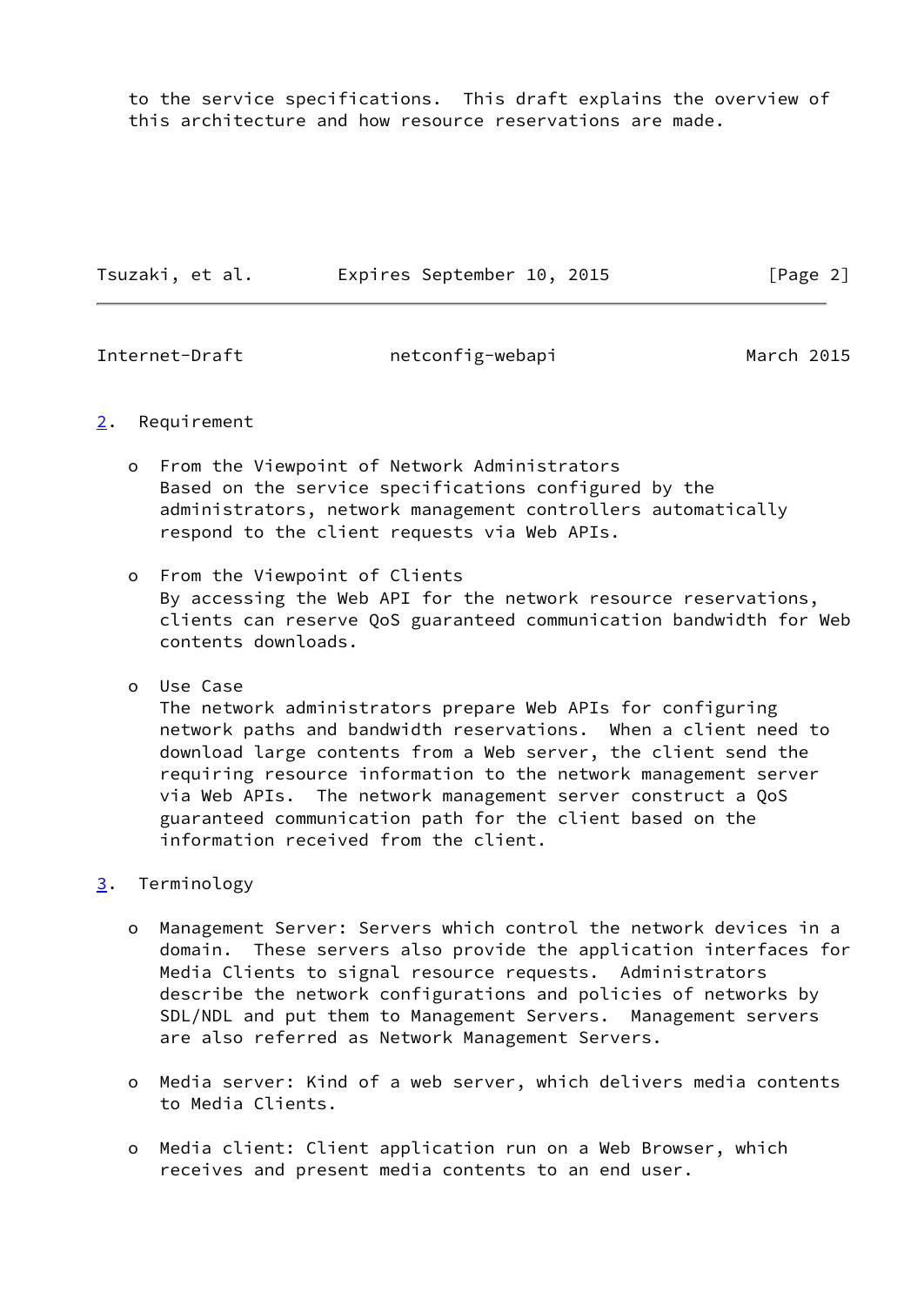- o Service specification: the description of network service components described by SDL/NDL
- o Service Description Language (SDL): A language by which administrators describes network device information. Administrators describe SDL and put the descriptions to Management Servers.
- o Network Description Language (NDL): A language by which administrators describes network service information. Administrators describe NDL and put the descriptions to Management Servers.

| Tsuzaki, et al. | Expires September 10, 2015 |  | [Page 3] |
|-----------------|----------------------------|--|----------|
|-----------------|----------------------------|--|----------|

<span id="page-3-1"></span>

- o Resource request: action by which Media Clients obtain resource reserved communication path to Media Servers.
- <span id="page-3-0"></span>[4](#page-3-0). System architecture





Figure 1 depicts the system overview of application triggered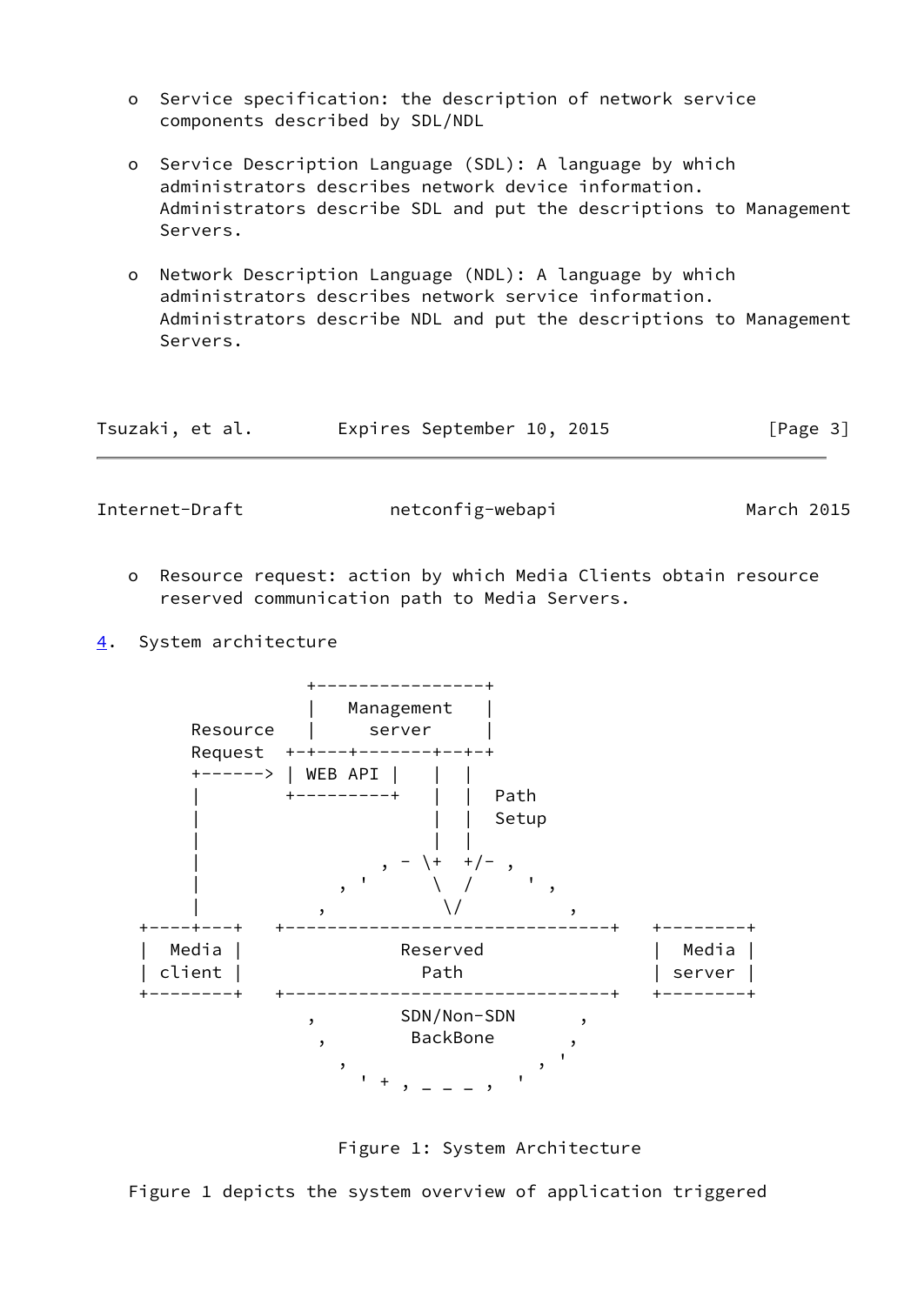resource reservation architecture. All the network components except for the end clients in the domain (routers, servers) are under the control of the management server. The network management server gathers network management information such as status of network devices or links in the network, and also command those devices to set up QoS guaranteed communication paths between Media Servers and Media Clients.

 The scope of this architecture is to define Web interfaces to signal resource allocation from Web browser applications to management servers.

#### <span id="page-4-0"></span>[4.1](#page-4-0). Management server

 Management servers are servers that control network components on the networks. Network administrators describe network device groups and network service description language with language called "service definition language". Service definition language is detailed in [Section 5.1](#page-6-2).

| Expires September 10, 2015 | Tsuzaki, et al. |  |  |  |  |  | [Page 4] |
|----------------------------|-----------------|--|--|--|--|--|----------|
|----------------------------|-----------------|--|--|--|--|--|----------|

<span id="page-4-2"></span>Internet-Draft netconfig-webapi March 2015

 Management servers serves Web APIs for clients to make resource reservations. To trigger network resource reservations, Media Clients access these Web APIs on the management servers. Upon receiving requests from Media Clients, a management server calculate appropriate communication paths between Media Servers and Media Clients. The intermediate nodes (routers or switches) can be both of SDN compliant and Non-SDN compliant devices, but each of those devices have to be configurable by the management server via some remote configuration methods such as Netconf[RFC6241] or SSH.

## <span id="page-4-1"></span>[4.2](#page-4-1). Media client

 Media client is a client application program run on a Web browser, which receives and present media contents to an end user. Media client receives Media Program, which is a list of contents can be presented, from a Program Server. When the user selects a content from the presented list of contents, Media client start playing the content.

#### <span id="page-4-3"></span>[4.3](#page-4-3). Program Server

Program Server store and provides a Media Program, which is a list of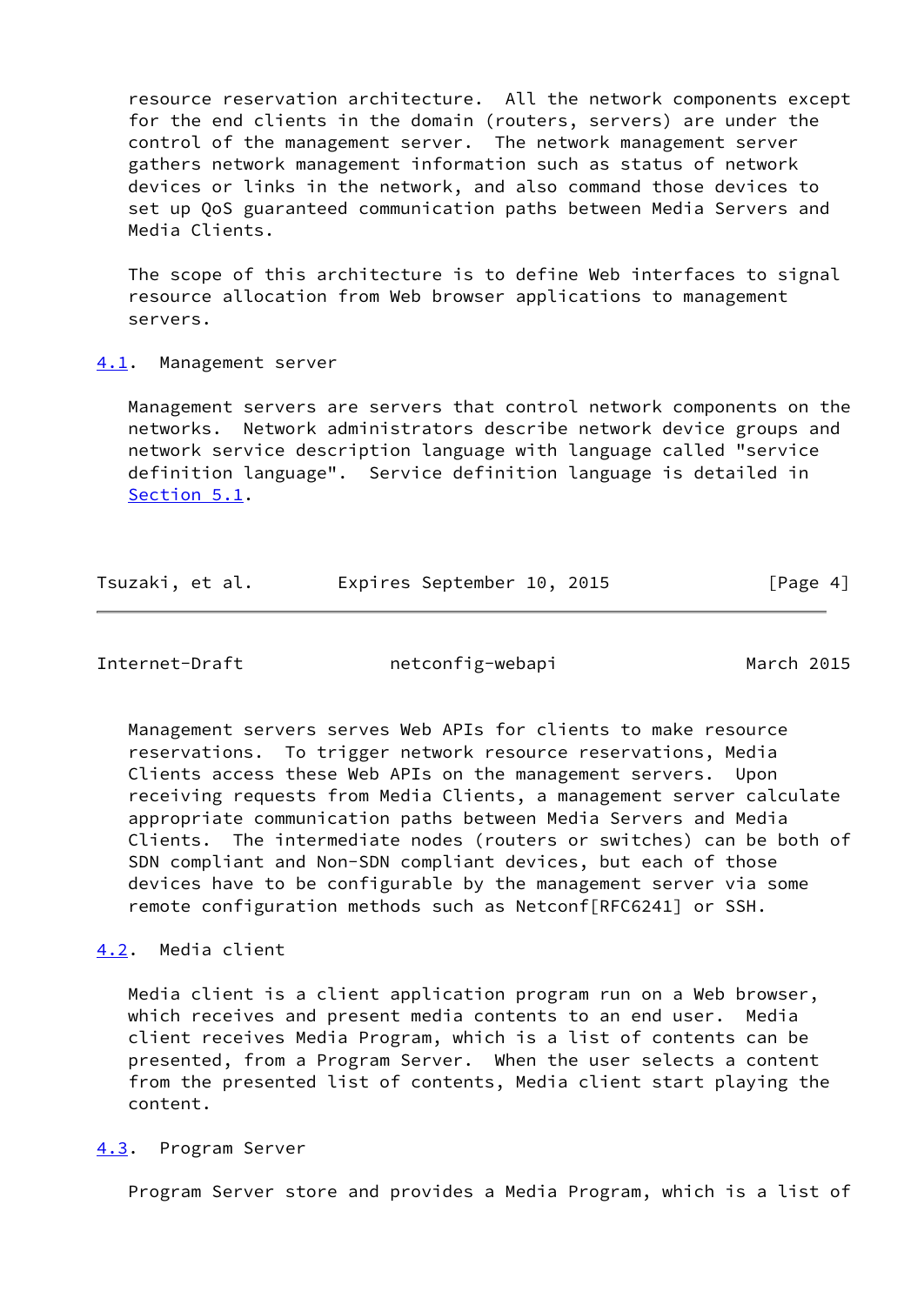available contents. We use HTTP to provide a Media Program to a Media Client.

 The content specified in the Media Program consists of the title of the content and URL of the content. We expect content URL point to a location of a MEPGDash[MPEGDASH] file. The Media Program can be generated either by statically or dynamically.

 At this moment, we do not define how Media client finds a Program Server. We assume this information is already available in Media client.

<span id="page-5-0"></span>[4.4](#page-5-0). Media Server

 Media server is a server program which store and provide metadata of a program as a MPEGDash format, and the contents of each media referenced from the MPEGDash formatted metadata.

 Contents can be split into multiple segments by duration, or prepared in multiple bit rates.

 Since the links between Media Program, MPEGDash file and segmented contents are described as a URL, all types of contents can store on one Media Server or among multiple Media Servers.

| Tsuzaki, et al. | Expires September 10, 2015 |  | [Page 5] |  |
|-----------------|----------------------------|--|----------|--|
|                 |                            |  |          |  |

<span id="page-5-2"></span>Internet-Draft netconfig-webapi March 2015

## <span id="page-5-1"></span>[4.5](#page-5-1). System components

| Media Client | Program Server |
|--------------|----------------|
|              |                |
| --------+    |                |
| Program      | Program        |
| Information  | List           |
| Manager      |                |
| ---------+   |                |
|              |                |
|              |                |
|              | Media Server   |
| Resource     |                |
| Manager      |                |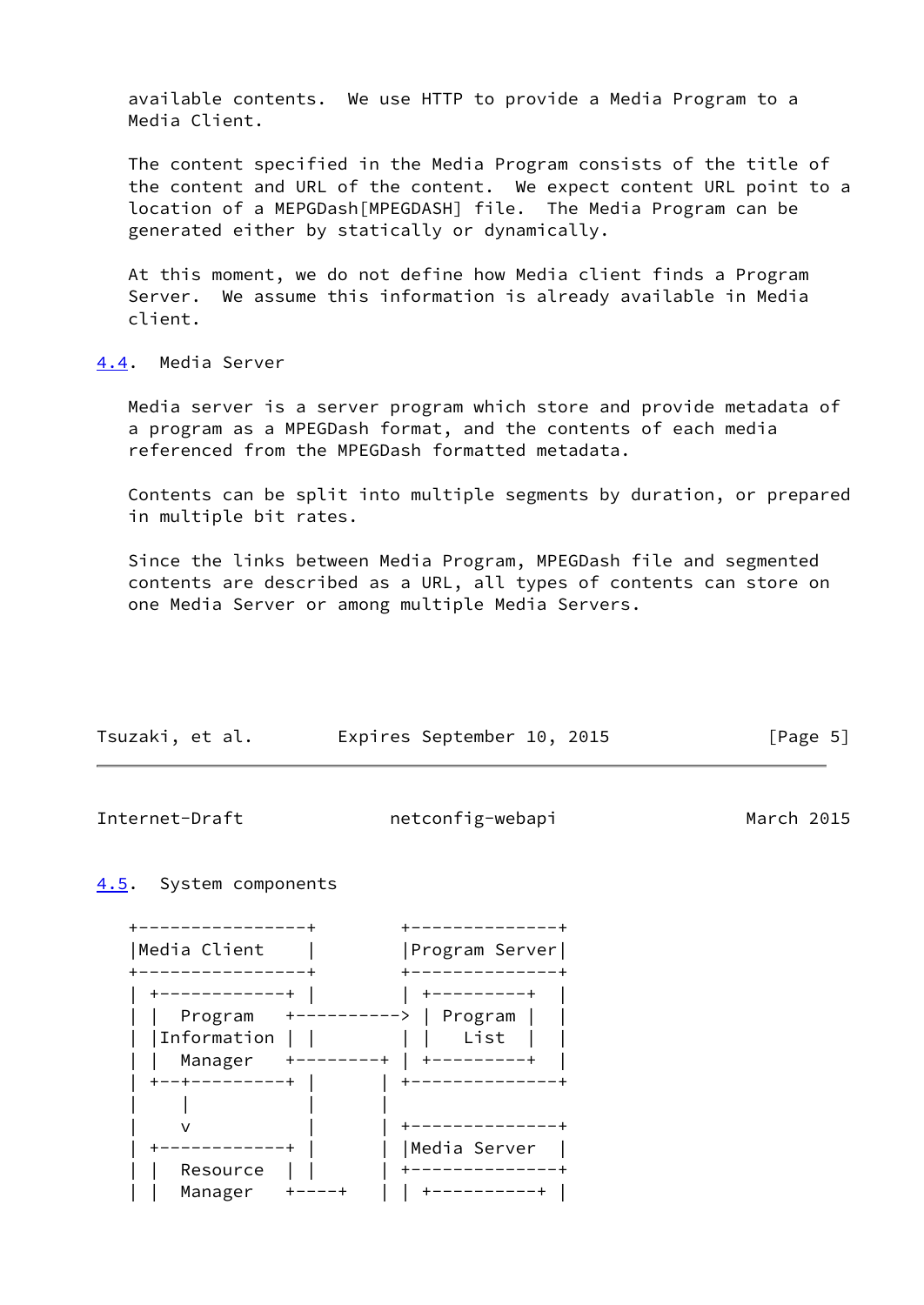

Figure 2: System component

 Figure 2 shows a simple component diagram of this architecture. When a Media Client starts to obtain media contents from Media Servers, the program information manager of the client first get the program list from program servers. The program lists are described in the media presentation description(MPD) format of MPEGDash. The resource manager then access to the resource usage request Web API on the management server. When received a request from a client, the management server calculate the allocatable bandwidth between the Media Client and the Media Server via the topology calculator. Then the client manager of the management server respond a resource usage report to the Media Client. Based on the information in the resource

| Tsuzaki, et al. | Expires September 10, 2015 |  | [Page 6] |
|-----------------|----------------------------|--|----------|
|-----------------|----------------------------|--|----------|

<span id="page-6-1"></span>Internet-Draft netconfig-webapi March 2015

 usage report, the Media Client trigger resource allocation by accessing the resource request Web API on the management server. Then the management server allocate bandwidth to the client via the topology calculator and send success message back to the client.

- <span id="page-6-0"></span>[5](#page-6-0). API
- <span id="page-6-2"></span>[5.1](#page-6-2). Service definition language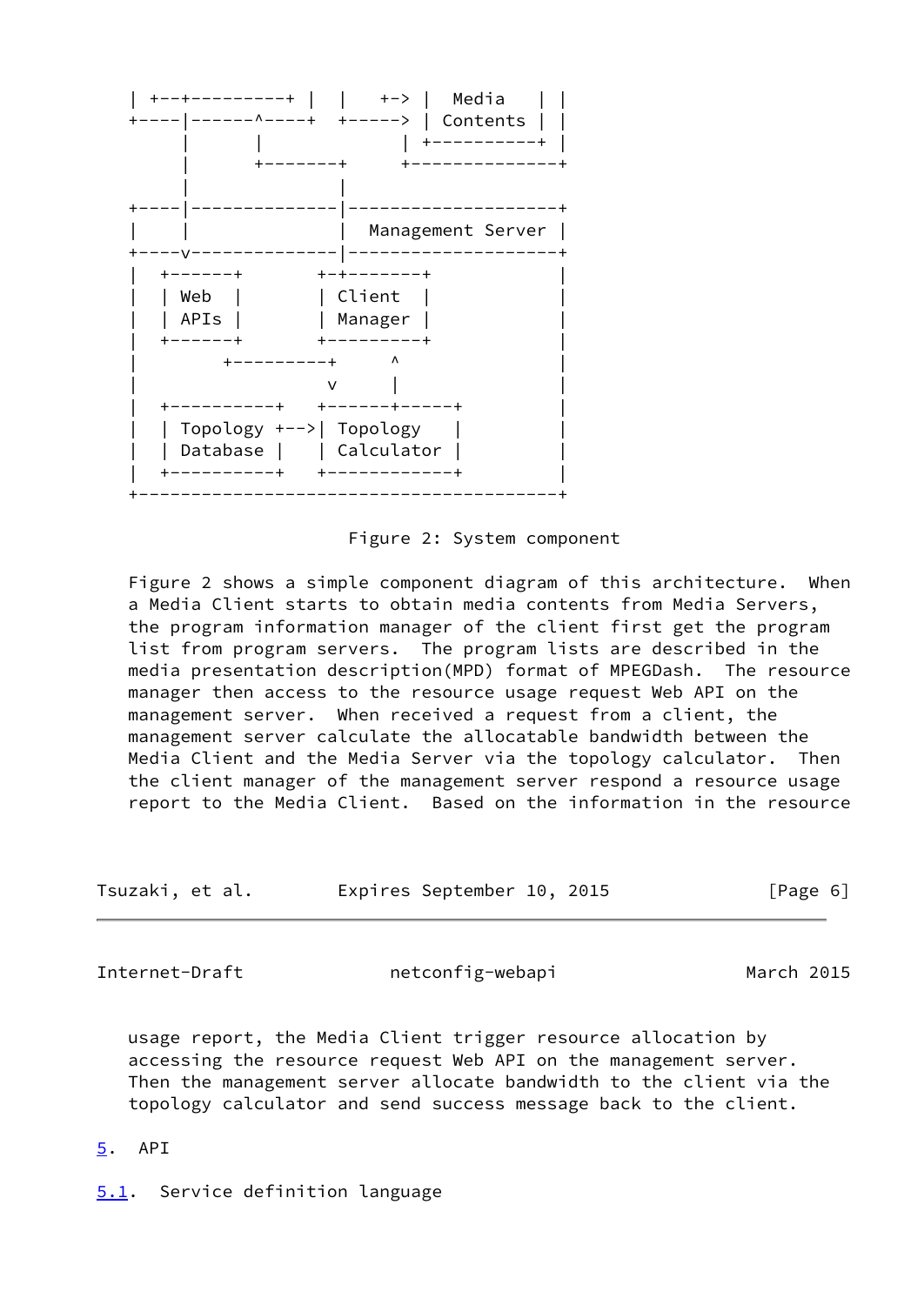Network administrators define the service specifications utilizing the service specification language, Network Description Language(NDL) and Service Description Language(SDL). NDL is to define the group of network components such as router groups. With SDL, administrators can define service specifications on the network. Service specifications are the descriptions which define the relationship between network devices or network groups that compose network services. Examples of service definitions are network configurations such as segment IP address blocks or VLAN id for the segment. An example of NDL/SDL is shown in Figure 3 and Figure 4

```
 node {
   ovs1;
   ovs2;
   media1;
   media2;
   pc11;
   pc12;
   pc13;
   pc14;
   pc21;
   pc22;
   pc23;
   pc24;
 }
 location {
   loc1 {
      media1;
      ovs1;
      pc11;
      pc12;
      pc13;
      pc14;
   }
   loc2 {
      media2;
      ovs2;
      pc21;
      pc22;
```

| Tsuzaki, et al. | Expires September 10, 2015 | [Page 7] |
|-----------------|----------------------------|----------|
|                 |                            |          |

Internet-Draft netconfig-webapi March 2015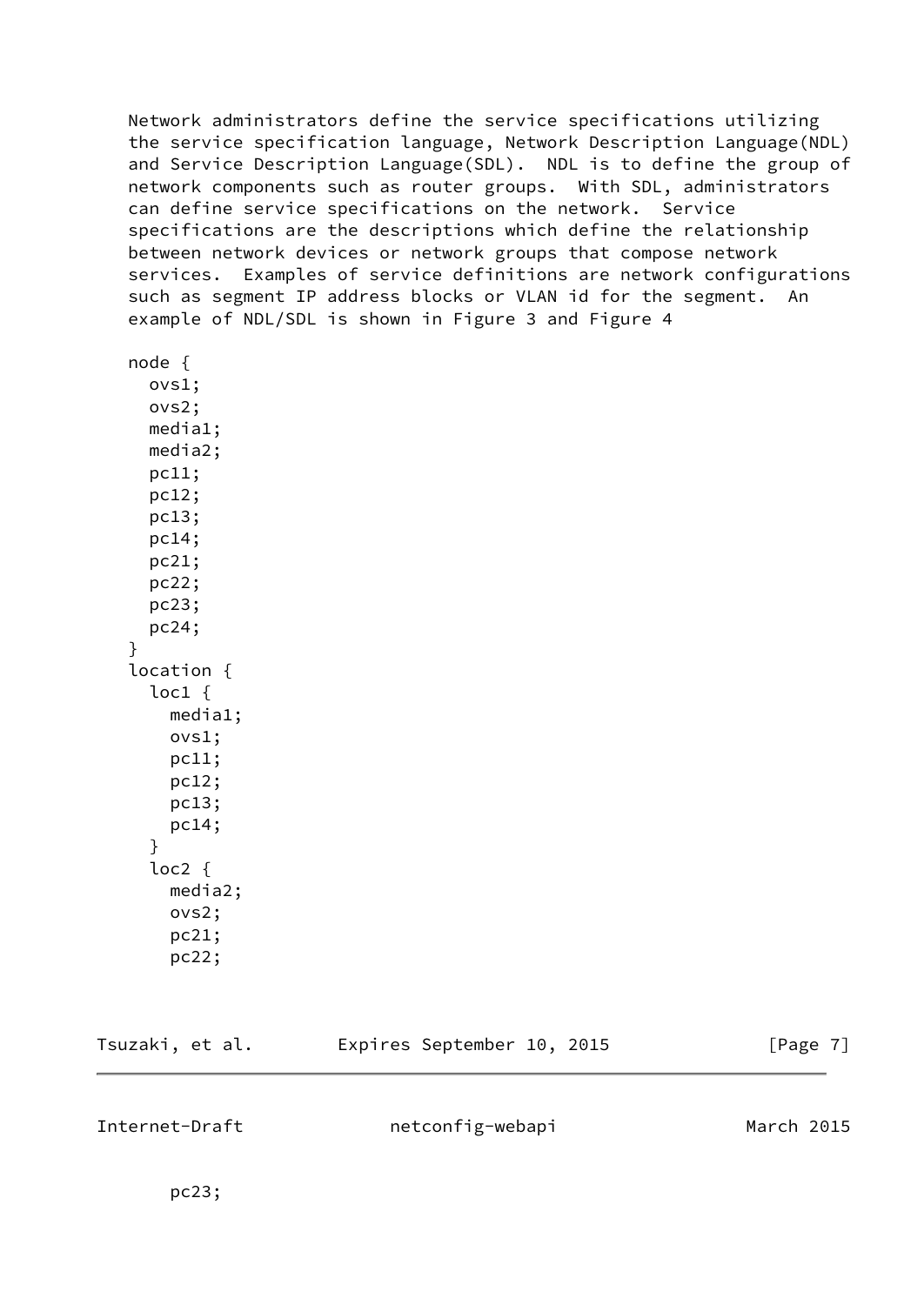```
 pc24;
   }
 }
 group {
   group101 {
     media1;
     media2;
     pc11;
     pc12;
     pc13;
     pc14;
     pc21;
     pc22;
     pc23;
     pc24;
     ovs1;
     ovs2;
   }
   group1623 {
     ovs1;
     ovs2;
   }
   group1624 {
     ovs1;
     ovs2;
   }
   group1625 {
     ovs1;
     ovs2;
   }
 }
 link {
  type = layer1;edge1 = pc11;edge2 = pc12;
 }
```
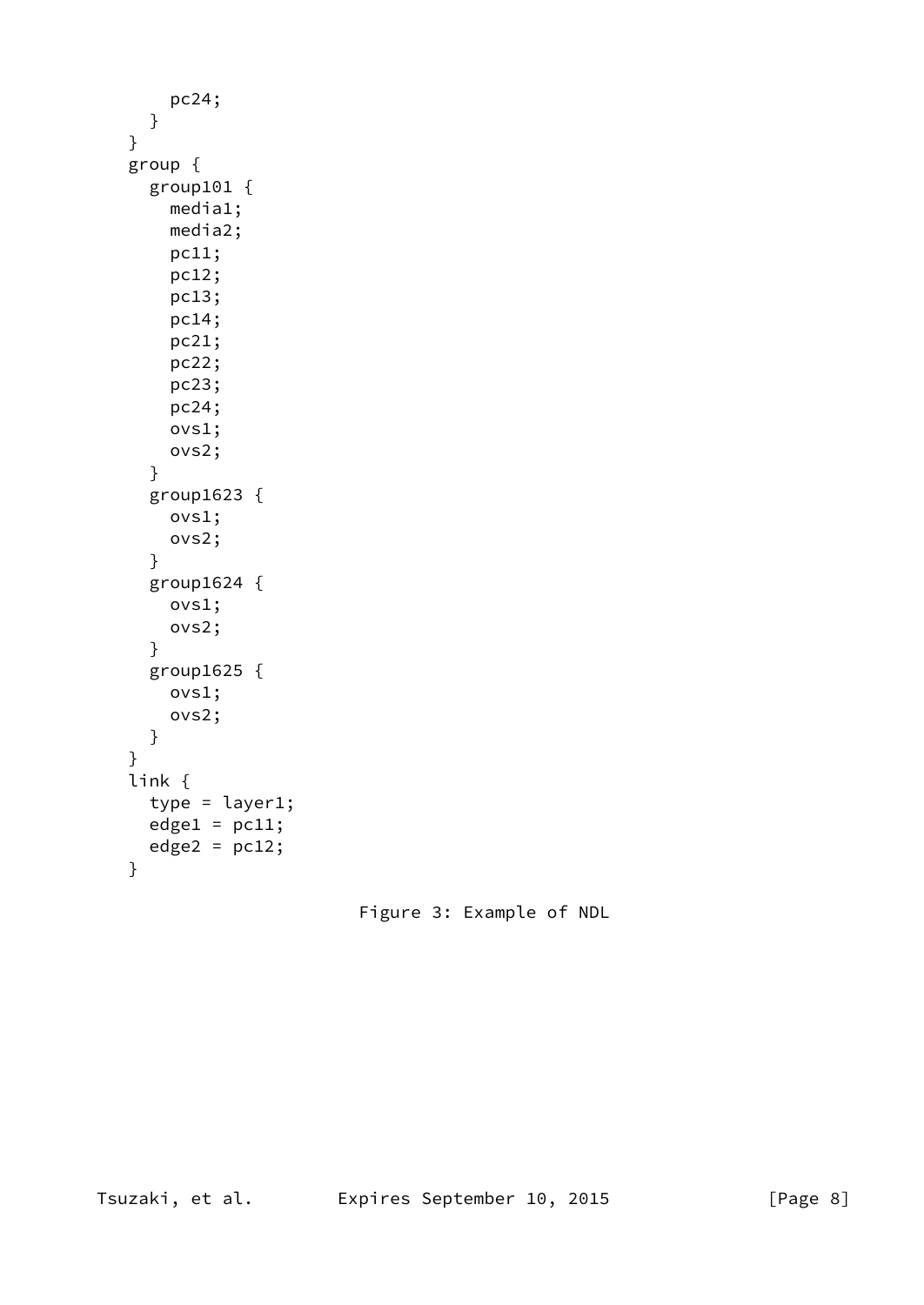```
 networks {
   network group101 {
     address = "192.168.1.0/24";
     vlan = 101;
     device ovs1 {
       type = L2Switch;
       address = "192.168.1.1";
     device ovs2 {
       type = L2Switch;
       address = "192.168.1.2";
     device media1 {
       type = Server;
       address = "192.168.1.30";
```

```
 device media2 {
       type = Server;
       address = "102.168.1.31";
     }
  }
 }
```
Figure 4: Example of SDL

 SDL also enables registrations of events on the network and event bound actions. For example, if the traffics from certain source IP address exceeds the defined per-flow bandwidth limitation on the certain physical link, the traffic can be automatically shaped according to the definitions of SDL. Administrators define resource usage limitation using this functionality of SDL. For example, administrators can limit the usage of bandwidth per the domain to which user equipments attached. The bandwidth allocation for each user is determined based on these service specifications.

# <span id="page-9-0"></span>[5.2](#page-9-0). Web API

}

}

}

#### <span id="page-9-2"></span>[5.2.1](#page-9-2). Resource usage report

 Media servers advertise resource usage of links to Media Servers. The resource usage reports have two types. One is periodic resource usage reports broadcasted from management servers. Periodic usage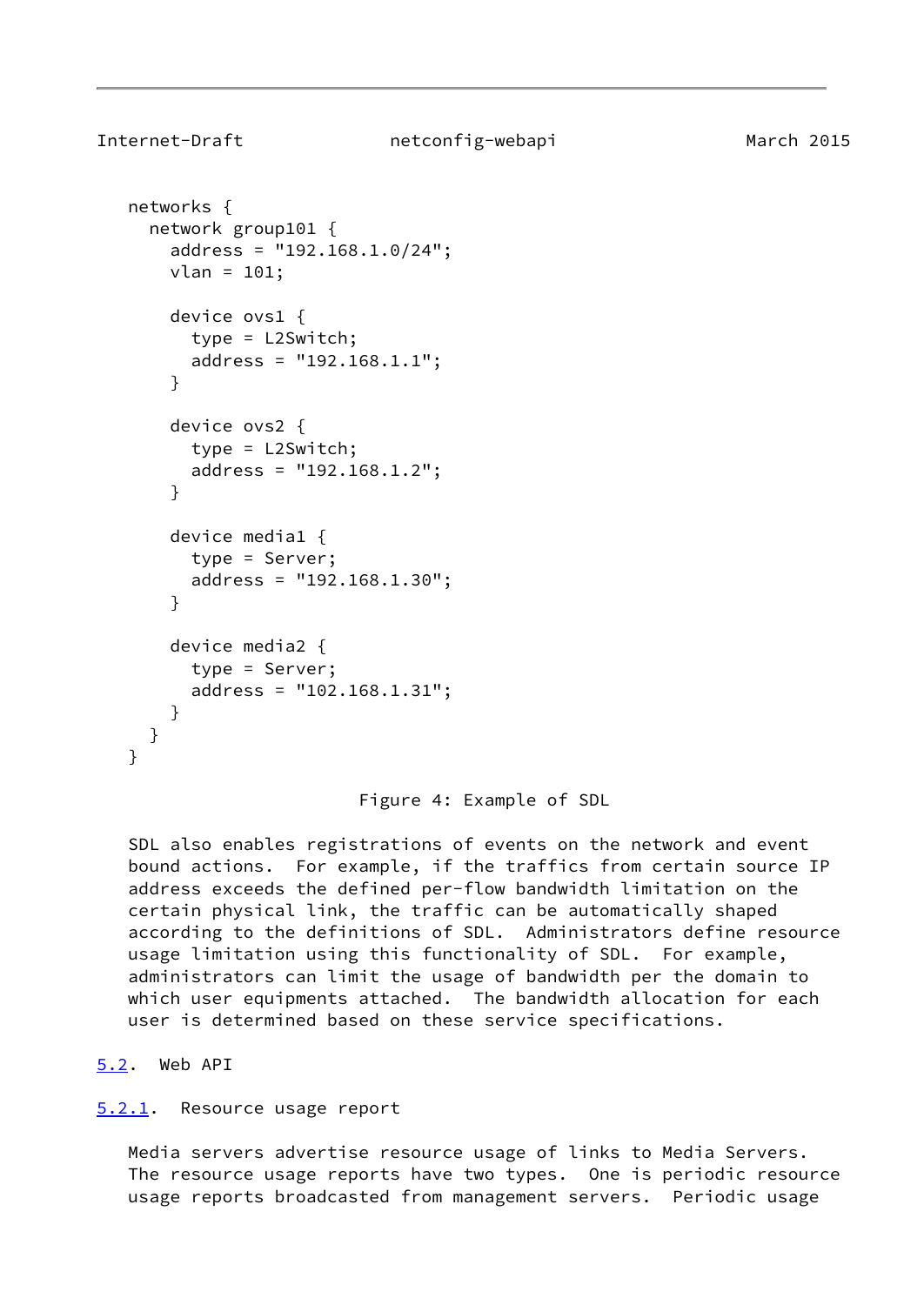reports include the uplink bandwidth usage of each servers(Figure 5). Another resource usage type is solicited usage report which is

| Tsuzaki, et al. |  | Expires September 10, 2015 |  |  | [Page 9] |  |
|-----------------|--|----------------------------|--|--|----------|--|
|-----------------|--|----------------------------|--|--|----------|--|

Internet-Draft netconfig-webapi March 2015

 delivered to clients through WebAPI on the management servers. In a solicited usage report request(Figure 6), a Media Client specify the server from which it want to download media contents. The Media Server which received the solicited usage reports calculates the physical link set which connect the client and the server, and report available bandwidth the management server afford to allocate to the client(Figure 7). If multiple paths between the client and the server exist, the max available bandwidth will be returned to the client. At a solicited resource usage report request, a Media Client opens a web socket to the management server.

```
 {
     \lceil {
          "server": <String>
          "resource": {
             "bandwidth": <Num> // Option
             "latency": <Num> // Option
 }
        },
        ...
      ]
```
Figure 5: Unsolicited resource usage report json format

```
 o server: server IP address or FQDN in string
```
o resource: available resource of the server

{

}

```
 "from": <String>
 "to": <String>
```
}

 Figure 6: Solicited resource usage report request json format o from: from IP address or FQDN in string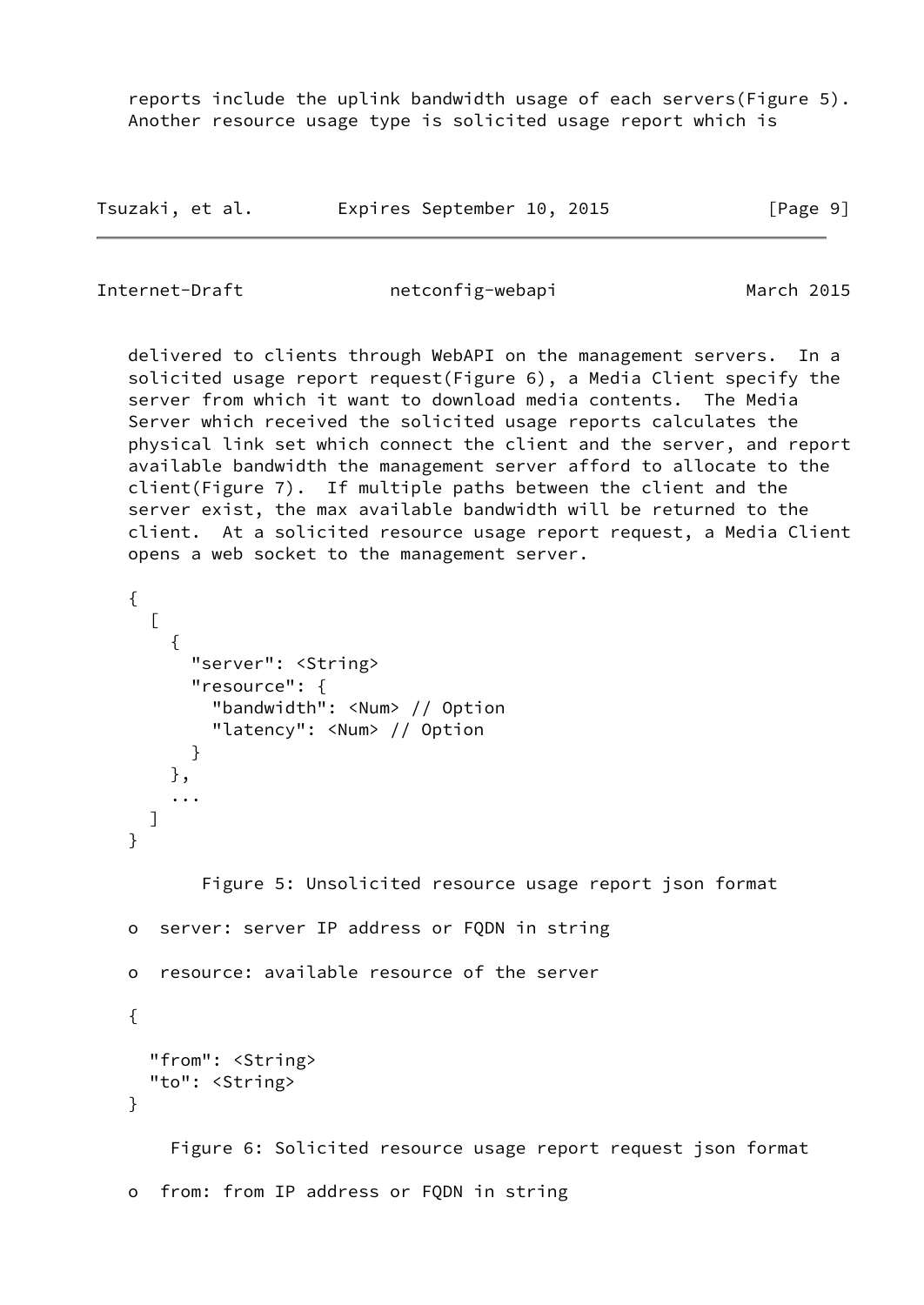o to: to IP address or FQDN in string

Tsuzaki, et al. Expires September 10, 2015 [Page 10]

<span id="page-11-1"></span>Internet-Draft netconfig-webapi March 2015

```
 {
   "resource": {
     "bandwidth": <Num> // Option
     "latency": <Num> // Option
   }
 }
    Figure 7: Solicited resource usage report response json format
```
o resource: available resource of the server

<span id="page-11-0"></span>[5.2.2](#page-11-0). Resource request

 Media clients acquire reserved communication paths by accessing resource requests API on the management server. The resource requests have three types, initial resource request, resource modification request from clients and management server trigger resource modification request. We explain these types of resource requests in this section. According to the session\_id information in the request, management server associate the web socket object of the request source client and the session-id.

 The clients post json format requests on the reservation. Figure 8 is the format of the resource request json.

 { "session\_id": <String> "class": <Num> "type": <Num> "server": <String> "resource": {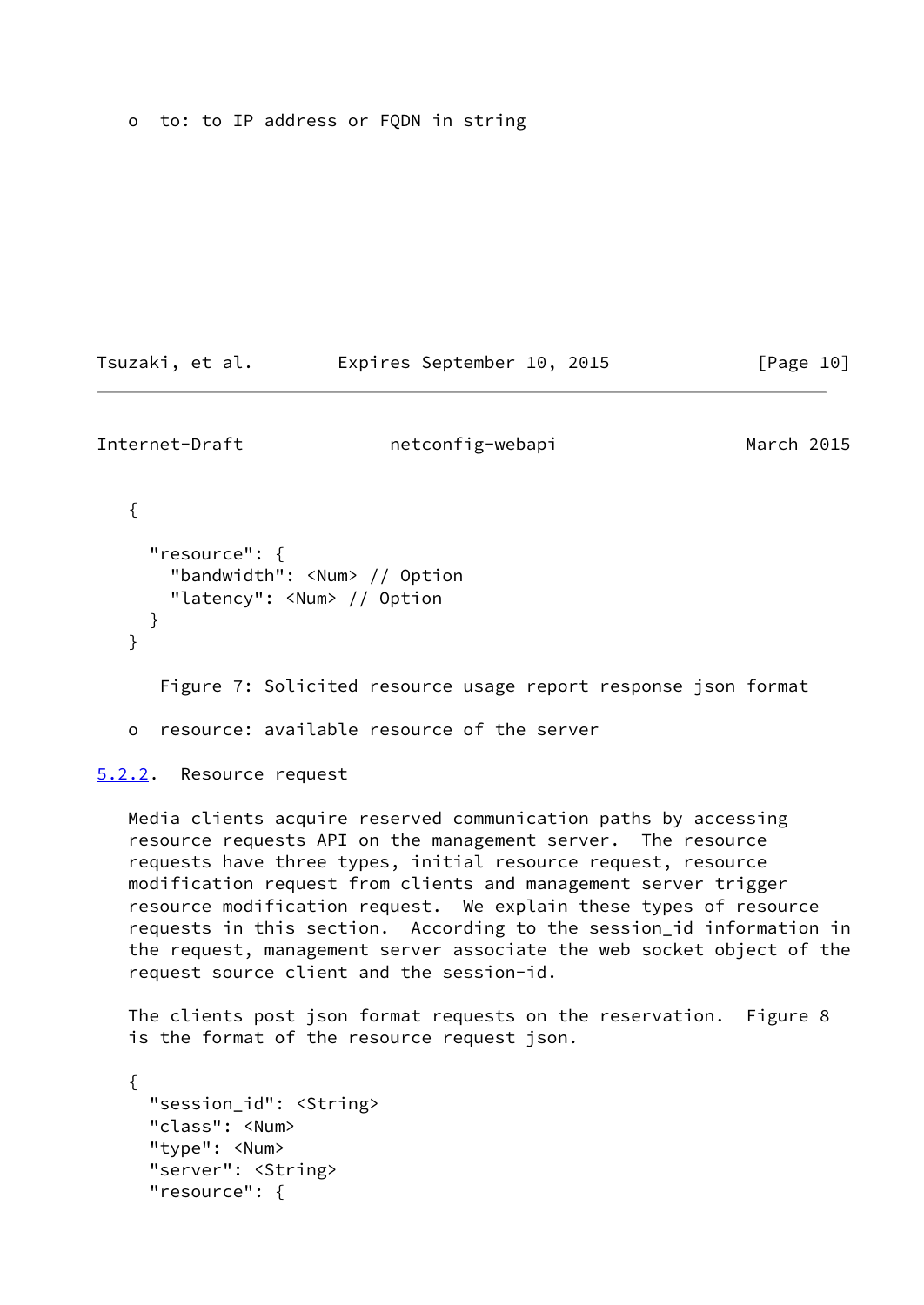```
 "bandwidth": <Num> // Option
       "latency": <Num> // Option
     }
    }
                  Figure 8: Resource request json format
   o session_id: random created UUID to identify the session
   o class: user priority class in digit number
   o type: 0: Initial 1: Modification
   o server: the server to which the client willing to connect
   o resource: resource object contains bandwidth and latency
Tsuzaki, et al. 
Expires September 10, 2015
[Page 11]
```
## <span id="page-12-0"></span>[5.2.2.1](#page-12-0). Initial resource request

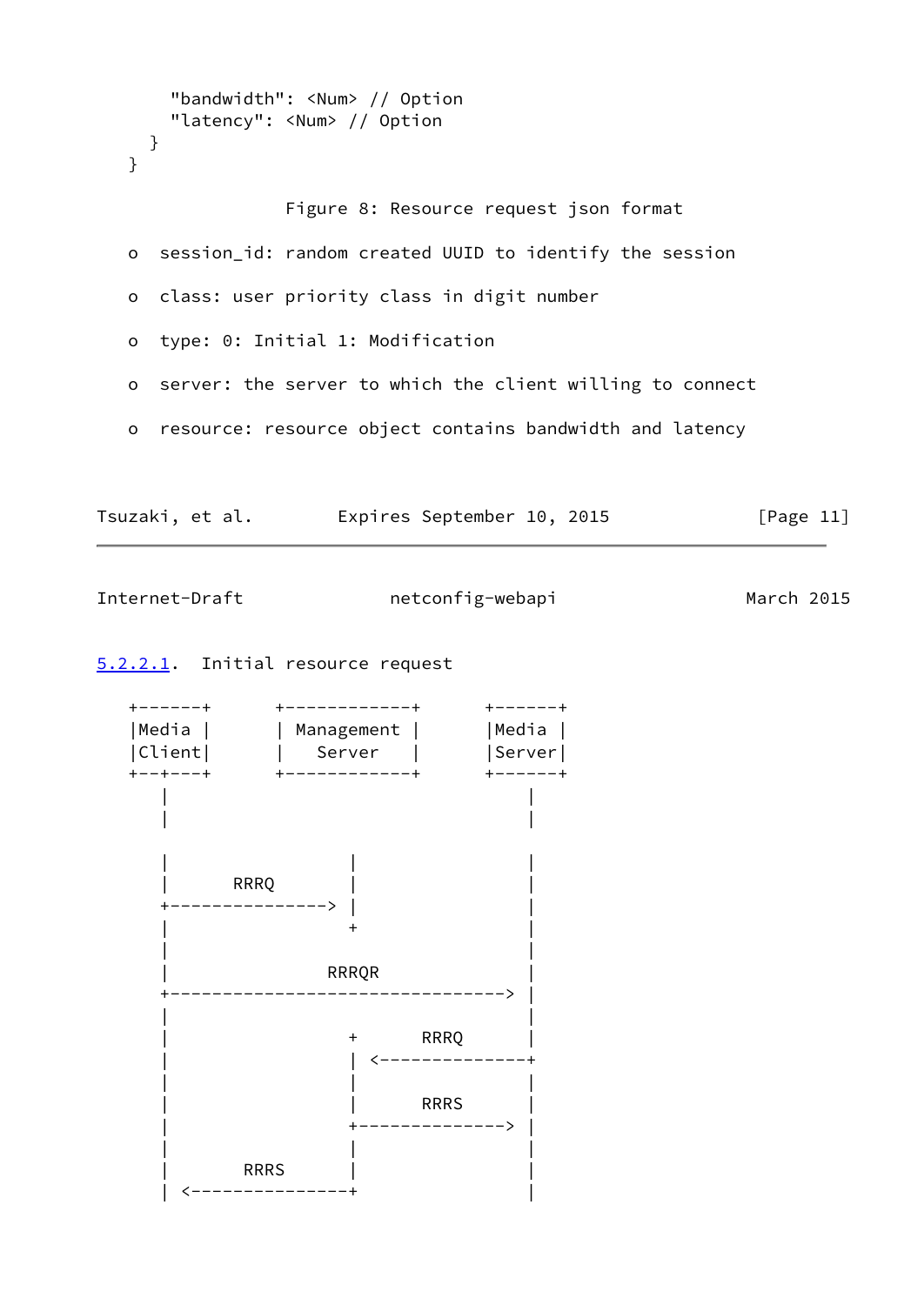

Figure 9: Initial resource request sequence

- o RURR: Resource Usage Report Request
- o RURA: Resource Usage Report Advertisement
- o RRRQ: Resource Reservation ReQuest
- o RRRS: Resource Reservation ReSponse
- o RRRQR: Resource Reservation ReQuest Request
- o RRRQS: Resource Reservation ReQuest Response

 A Media Client initially obtains a contents list on the Media Server. This contents list is described in the media presentation description (MPD) format of MpegDash. The acquisition of contents list is done

| Tsuzaki, et al. |  | Expires September 10, 2015 |  |  | [Page 12] |  |
|-----------------|--|----------------------------|--|--|-----------|--|
|-----------------|--|----------------------------|--|--|-----------|--|

Internet-Draft netconfig-webapi March 2015

 by ordinal HTTP GET method. Then the client request resource usage reports to the management server as mentioned in [Section 5.2.1](#page-9-2). Based on information in the resource usage report and contents list, the client determine the contents bitrate and send a resource request to the management server based on the determined contents bitrate. The resource request contains a session-id randomly generated on clients(ex) UUID). The client simultaneously send a resource reservation request request to Media Server to trigger Media Server to send a request to the management server. The RRRQR also contains same session-id as resource request. The management server verify the request from the Media Server and the Media Client, and send response to both side if the information from the client and the server correspond. The management server stores the session-id, web socket information and allocated resources. These information are used for resource modifications and keep-alive. After received RRRS indicating the resource reservation was done successfully, the Media Server send RRRQS to the Media Client. Then the client get to be able to download the media contents with guaranteed quality.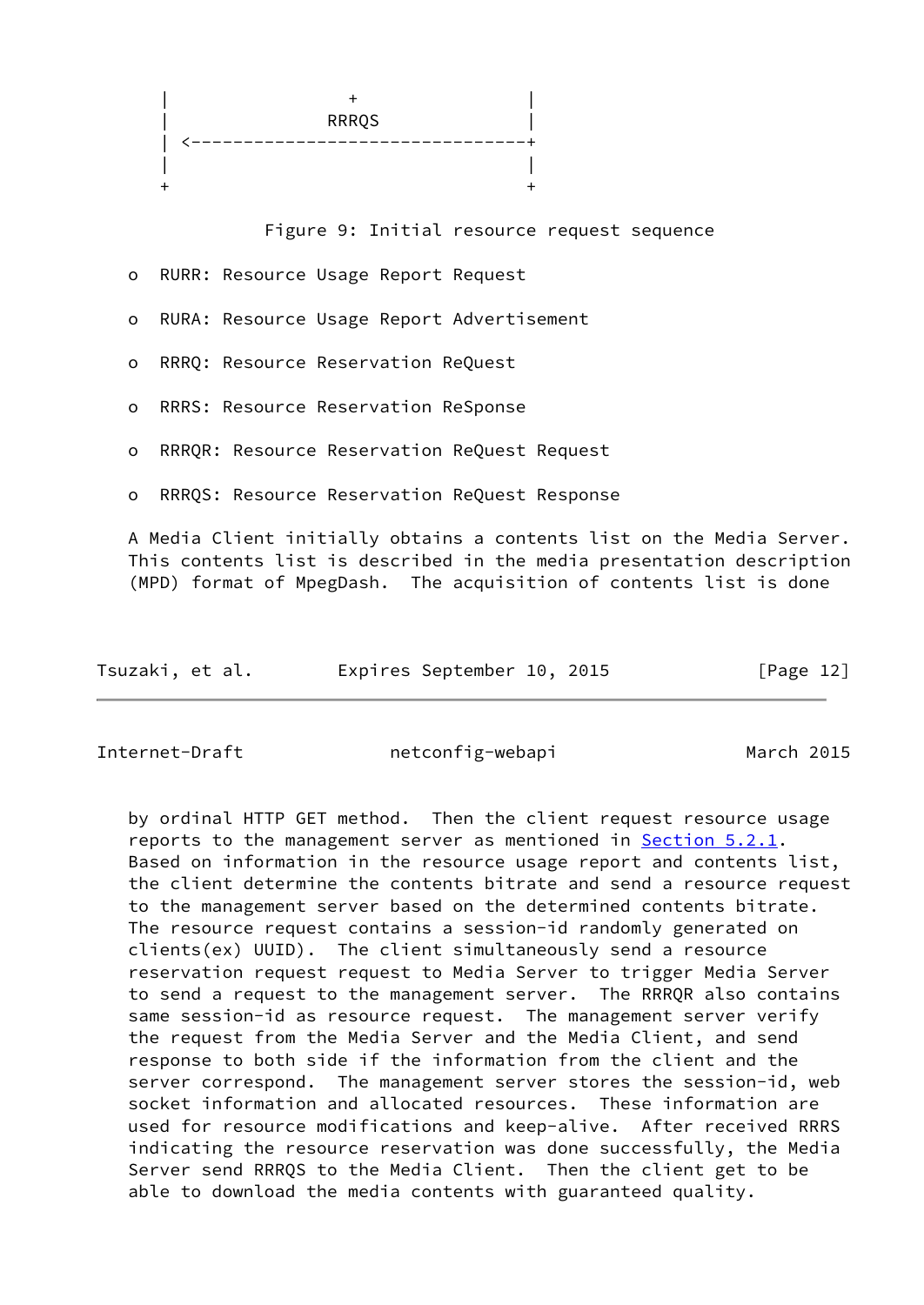<span id="page-14-0"></span>[5.2.2.2](#page-14-0). Client trigger resource modification request

 A Media Client MAY offer resource modification requests when resource usage reports say the uplink capacity of the Media Server from which the client downloads the media contents.

Tsuzaki, et al. Expires September 10, 2015 [Page 13]

Internet-Draft netconfig-webapi March 2015

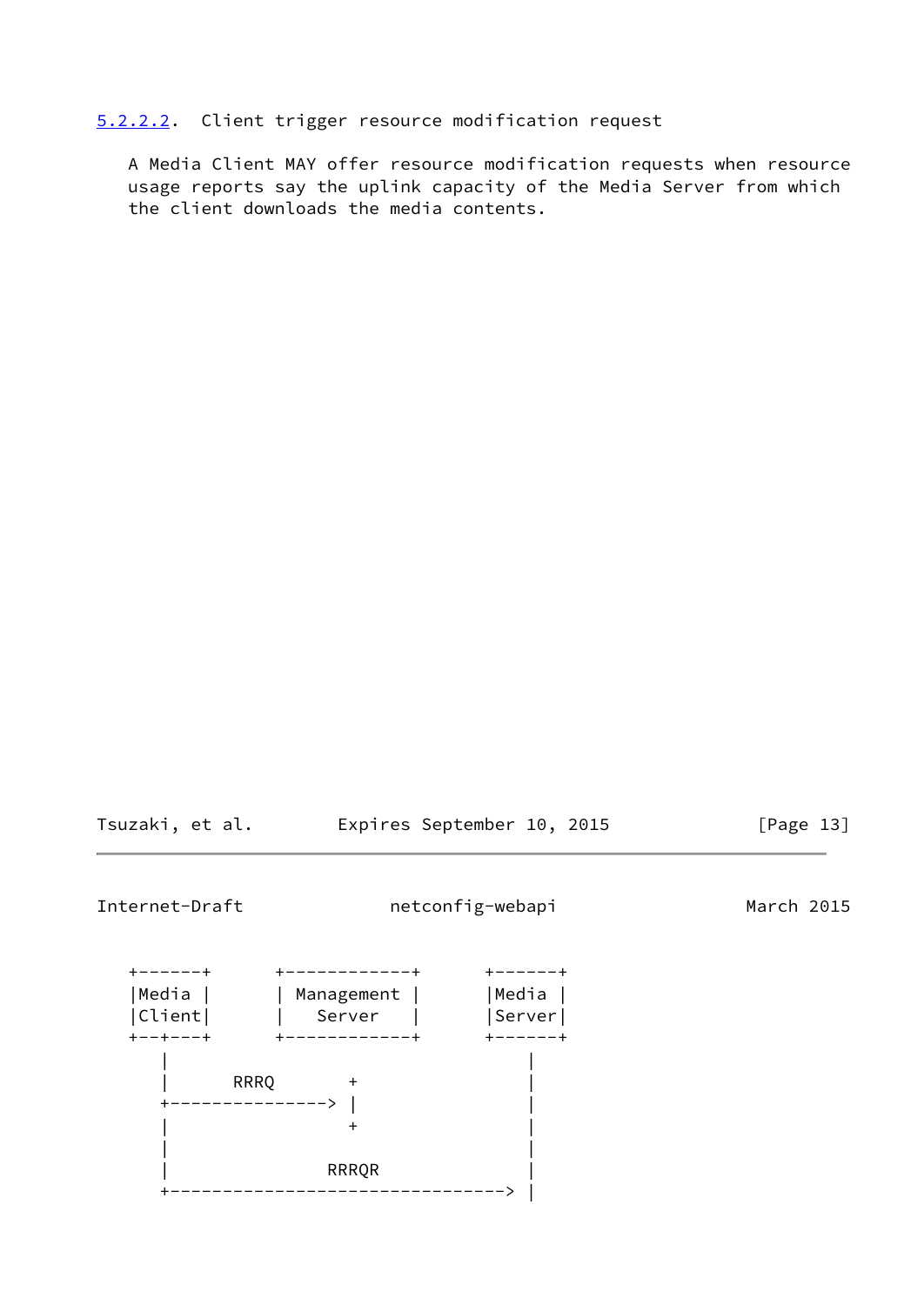

<span id="page-15-0"></span> Figure 10: Resource modification sequence (client trigger) [5.2.2.3](#page-15-0). Management server trigger resource modification request

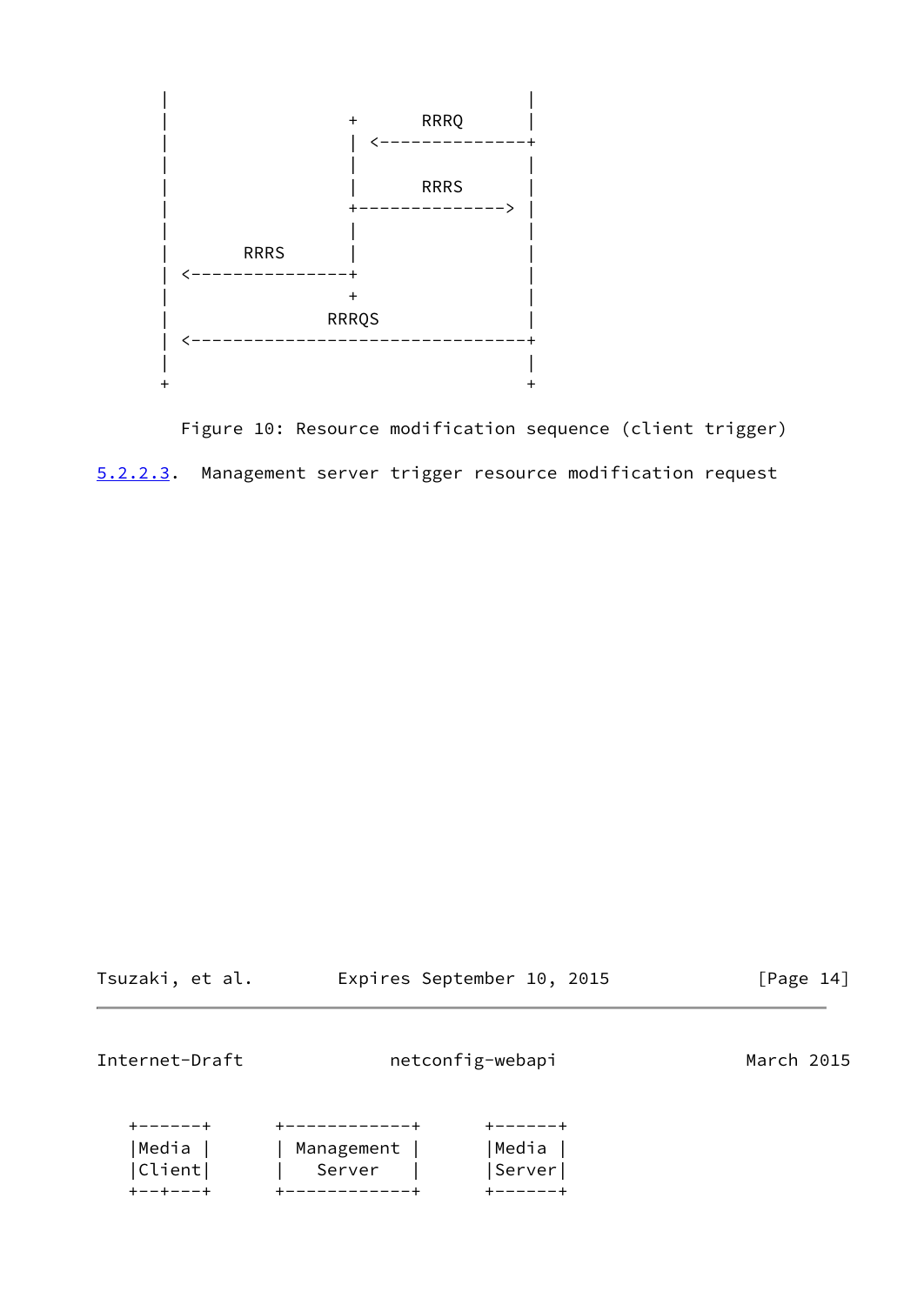

Figure 11: Resource modification sequence (management server trigger)

RRMRQ: Resource reservation modification request.

 Management servers MAY trigger resource downgrade/upgrade requests to Media Clients, when the used bandwidth of a certain link saturate or become to have room. This push messaging can be done by Web sockets or WebRTC. As resource reservation modification request contains available resource for the received client, client determine the contents bitrate based on the information contained in RRMRQ and pre downloaded contents list information at the initial resource reservation. The following process is similar to the initial resource reservation described in [Section 5.2.2.1](#page-12-0).

<span id="page-16-0"></span>[5.2.2.4](#page-16-0). Resource cancellation

When a client do not need the allocated resources, the client can explicitly stop using the resource by posting a json described in Figure 12. Upon receiving cancellation message, the management

| Tsuzaki, et al. |  | Expires September 10, 2015 |  |  | [Page $15$ ] |
|-----------------|--|----------------------------|--|--|--------------|
|-----------------|--|----------------------------|--|--|--------------|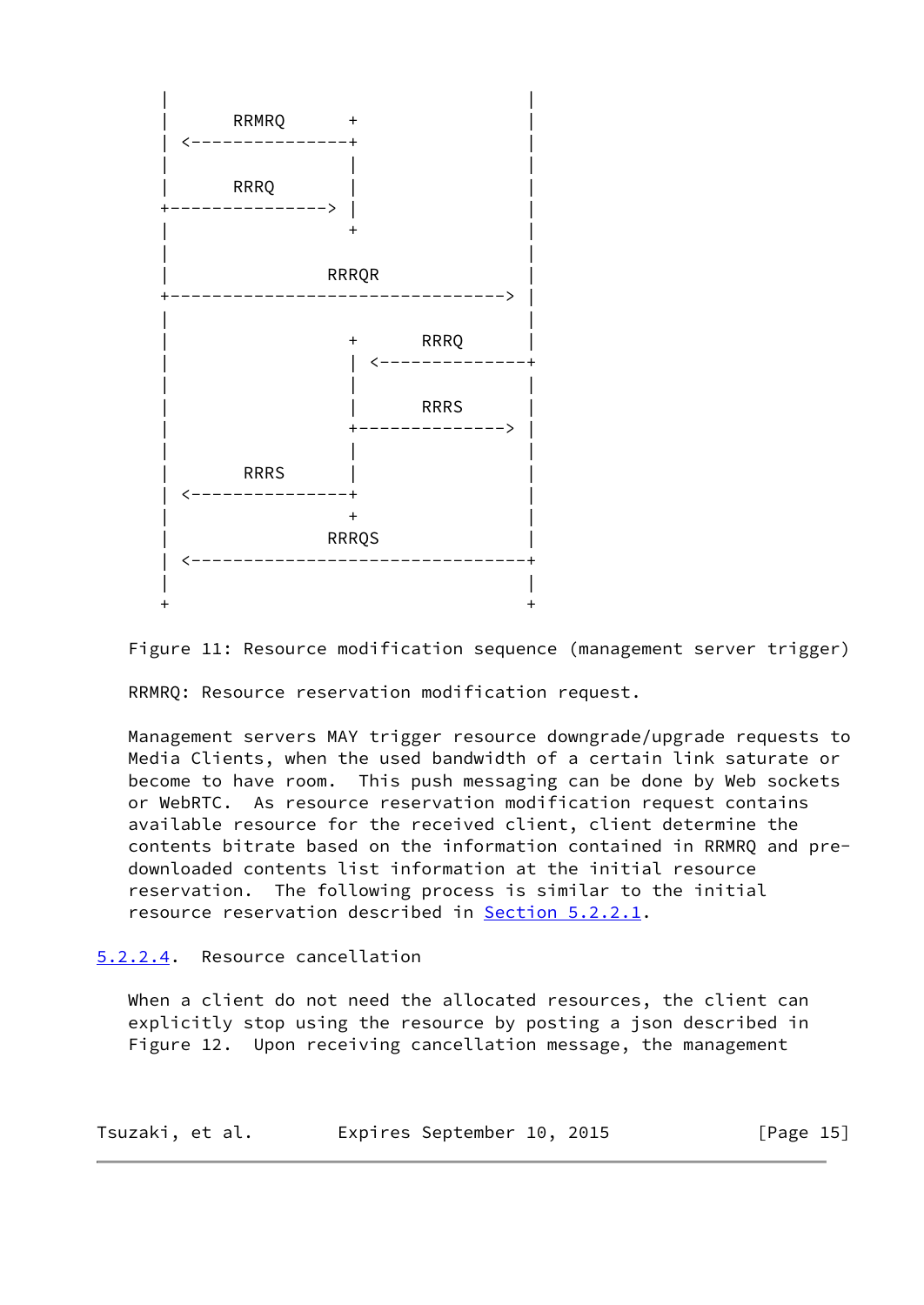<span id="page-17-1"></span> server disassociate session-id from the client websocket, and release the resource bound to the session-id.

```
 {
   "session_id": <String>
 }
```
Figure 12: Resource cancel json format

### <span id="page-17-0"></span>[5.2.3](#page-17-0). Keep-alive

 Management servers MAY keep-alive the clients to keep monitoring the usage of the reserved resources. While the clients can send resource free messages explicitly at the end of media streaming, client computers tend to disconnect from the networks suddenly or the browser applications can be reloaded by user operations. To avoid such kind of wasted resources, management servers send keep-alive messages include the session-ids sent from the clients at the initial resource reservations. When received a keep-alive message, the client verify the session-id contained in the keep-alive message. If the keep-alive message is not the one the client stores, the client ignore the keep-alive messages. If the server do not receive the keep-alive responses from the client for certain configured times, the server free the resource bound to the session-id. By default, the keep-alive interval is 300 seconds and the default keep-alive timeout count is 3.

<span id="page-17-2"></span>[6](#page-17-2). Security Considerations

**TBD** 

<span id="page-17-3"></span>[7](#page-17-3). IANA Considerations

TBD

<span id="page-17-4"></span>[8](#page-17-4). Acknowledgement

 The author would like to thank Yasuo Okabe, Osamu Nakamura and Kaoru Maeda for their good contributions to this document.

- <span id="page-17-5"></span>[9](#page-17-5). References
- <span id="page-17-6"></span>[9.1](#page-17-6). Normative References

[RFC6455] Fette, I. and A. Melnikov, "The WebSocket Protocol", [RFC](https://datatracker.ietf.org/doc/pdf/rfc6455) [6455,](https://datatracker.ietf.org/doc/pdf/rfc6455) December 2011.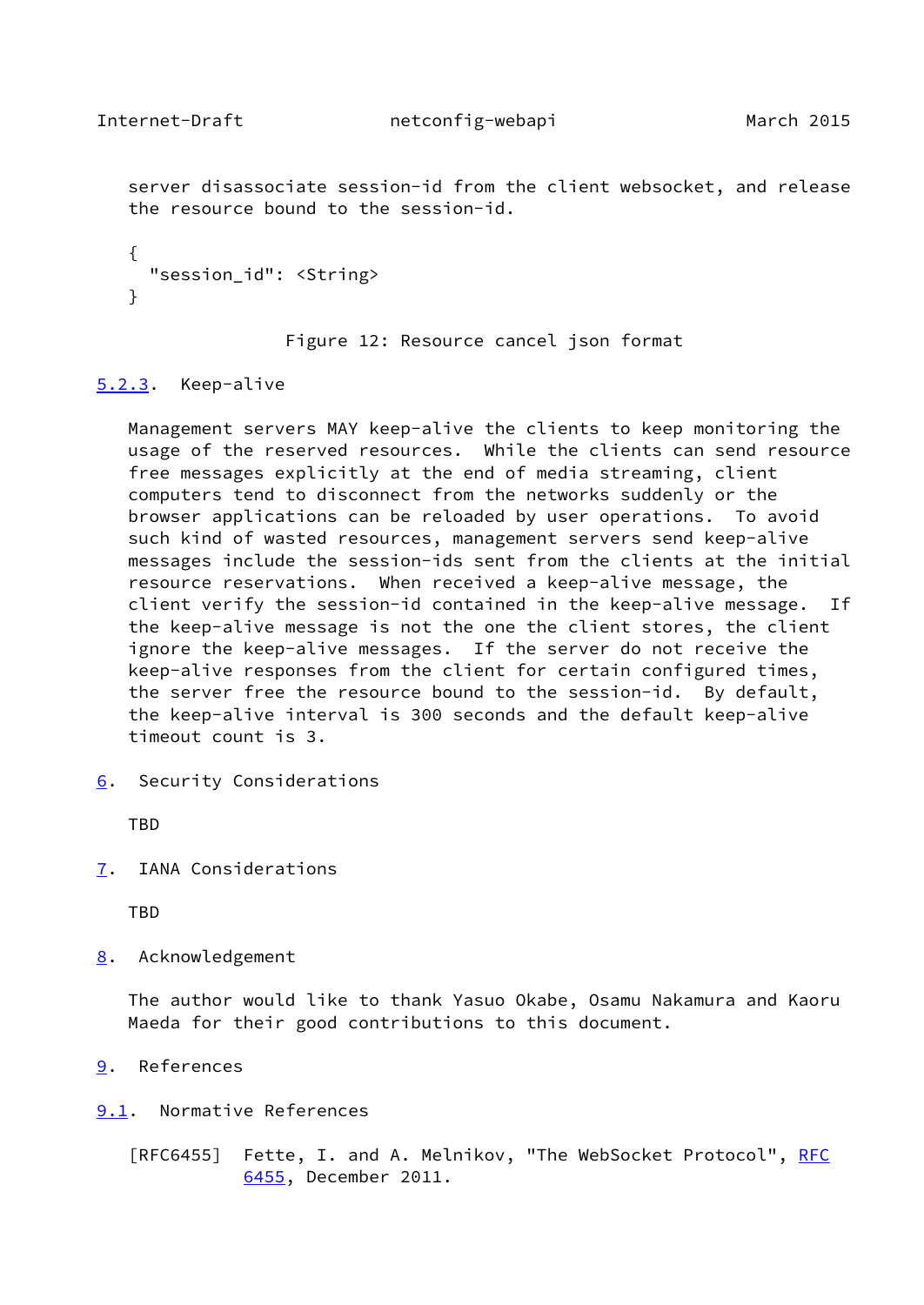#### <span id="page-18-1"></span><span id="page-18-0"></span>[9.2](#page-18-0). Informative References

#### [MPEGDASH]

 "ISO/IEC 23009-1:2014: Dynamic adaptive streaming over HTTP (DASH) -- Part 1: Media presentation description and segment formats", May 2014, <[http://standards.iso.org/ittf/PubliclyAvailableStandards/](http://standards.iso.org/ittf/PubliclyAvailableStandards/index.html) [index.html>](http://standards.iso.org/ittf/PubliclyAvailableStandards/index.html).

 [RFC6241] Enns, R., Bjorklund, M., Schoenwaelder, J., and A. Bierman, "Network Configuration Protocol (NETCONF)", [RFC](https://datatracker.ietf.org/doc/pdf/rfc6241) [6241,](https://datatracker.ietf.org/doc/pdf/rfc6241) June 2011.

#### Authors' Addresses

 Yoshiharu Tsuzaki Kyoto University

Email: tsuzakiyo@net.ist.i.kyoto-u.ac.jp

 Ray Atarashi IIJ Innovation Institute Inc.

Email: ray@iijlab.net

 Shigeya Suzuki Keio University

Email: shigeya@wide.ad.jp

 Koshiro Mitsuya Lepidum Co. Ltd.

Email: mitsuya@lepidum.co.jp

Kouji Okada